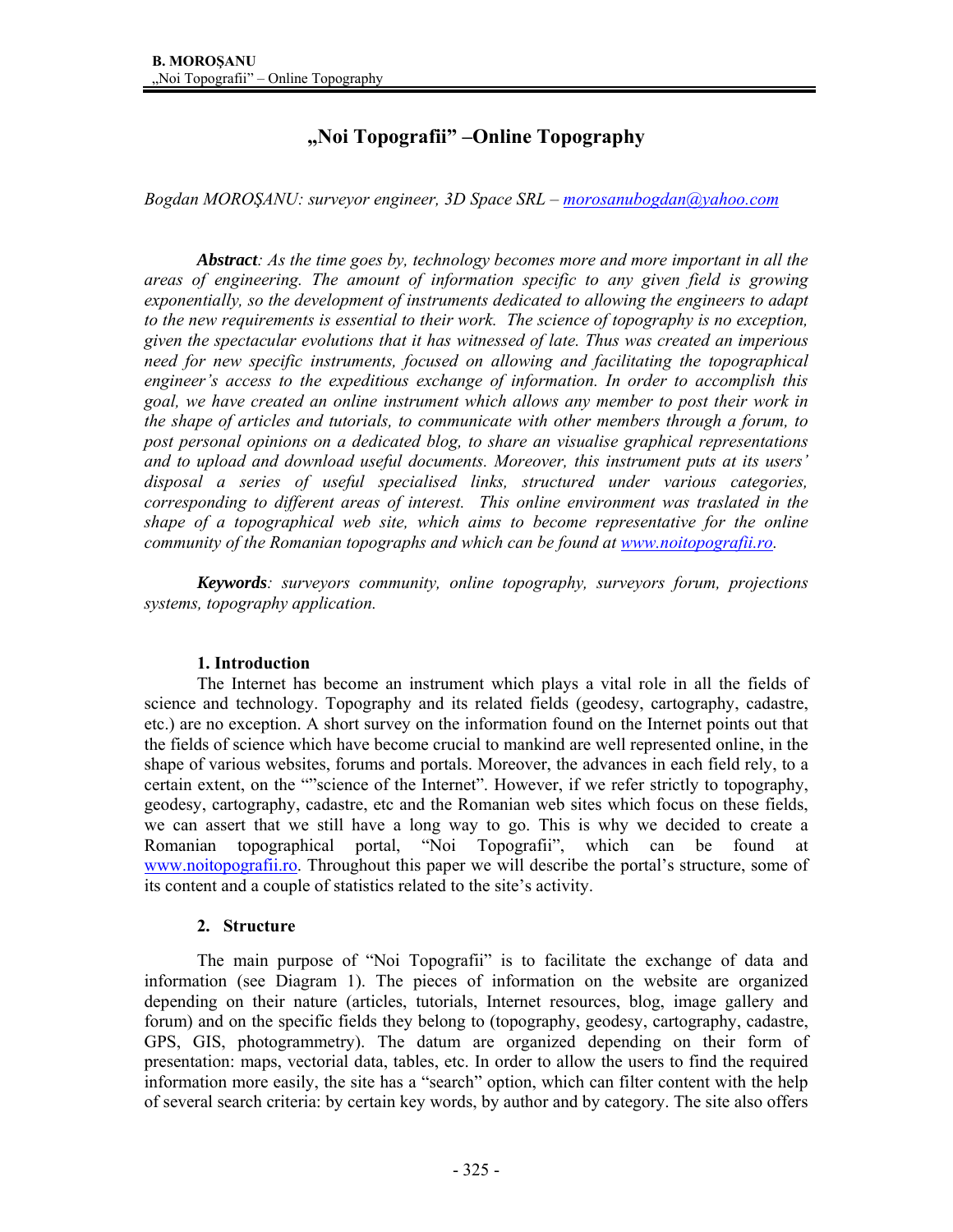web feeds (RSS, Atom), which allow the users to track several activities: the posting of new articles, downloads and comments on the forum.



Diagram 1 – "Noi Topografii" structure

# **3. Content**

The content of "Noi Topografii" was created over a period of eight months, during which 16 articles have been published, 15 documents have been added to the "Downloads" section and 44 images have been made public in the "Gallery" section. For the better understanding of the site's content, we will proceed to a full presentation of it's content (see table 1) and to a brief description of some of its elements: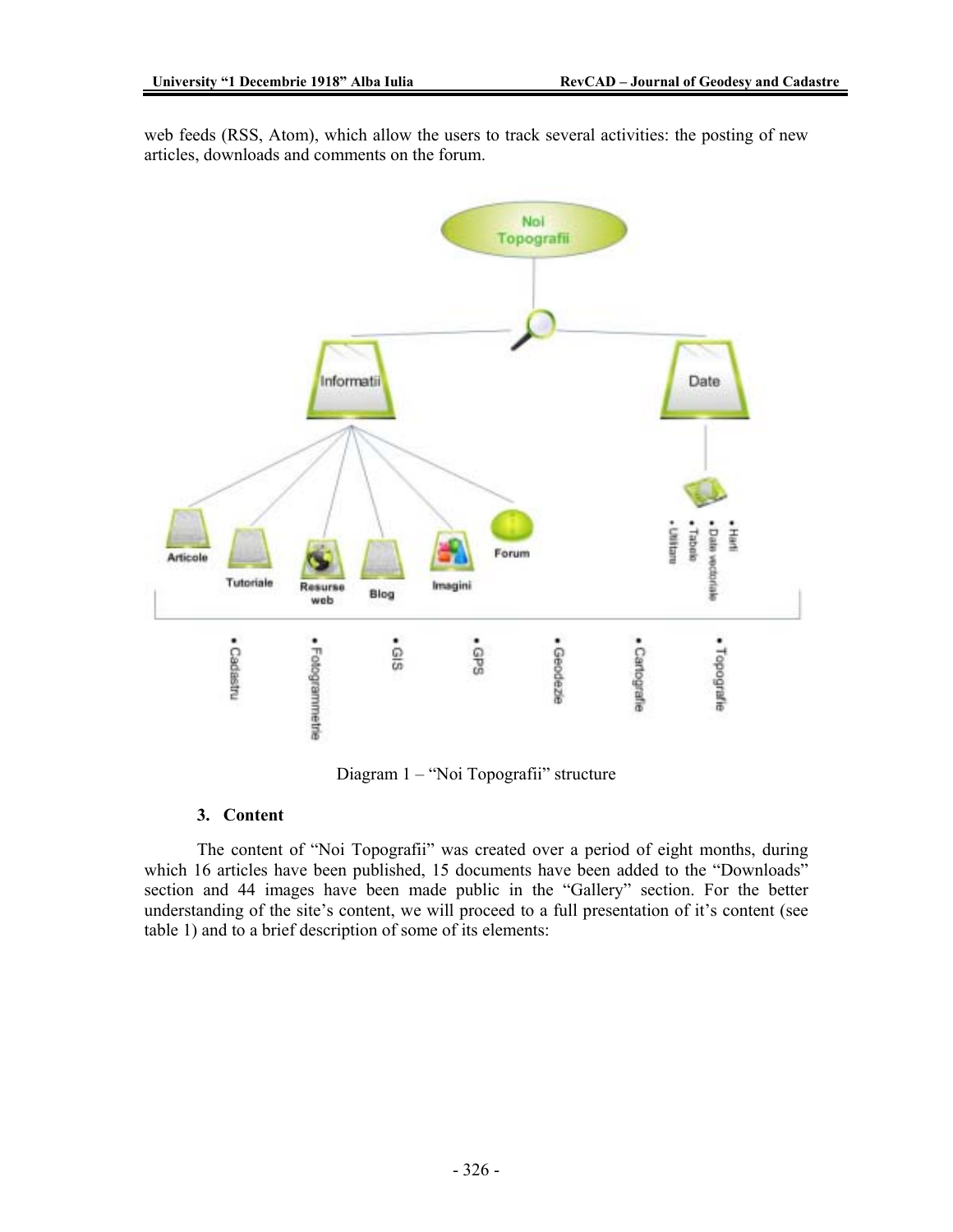| <b>Document</b><br><b>Section</b> | Category          | <b>Title</b>                                                                                                                                               | <b>Number</b><br>of views |
|-----------------------------------|-------------------|------------------------------------------------------------------------------------------------------------------------------------------------------------|---------------------------|
| Article                           | Cartography       | The Distribution of Relative Linear Deformations<br>Depending on the Role of the Terrain for the<br>Stereografic 1970, Gauss-Krüger and UTM<br>projections | 688                       |
|                                   |                   | The Relative Linear Deformations in the<br>"Stereografic 1970", "Gauss - Kruger" and "UTM"<br>Projection Systems and Comparisons between<br>Them           | 1320                      |
|                                   | <b>GIS</b>        | The Integration in SIG application of Graphical and<br>Numerical Information from the City Campulung<br>Moldovenesc, in Suceva County                      | 835                       |
|                                   | Topography        | The Differences between Sloped and Reduced<br>Areas of the Romanian Counties                                                                               | 733                       |
| Download                          | Vectorial Data    | The Trapezia (Chart and Plan Sheets) with a<br>Nomenclature Specific to the "Stereografic 1970"<br>Projection System, Transposed in Autocad                | 1195                      |
|                                   | Autocad<br>Macro  | Autocad Macro – the Automatic Unification of the<br>Points with the Same Code                                                                              | 1520                      |
|                                   |                   | Autocad Macros - Plotting of Coordinates                                                                                                                   | 1239                      |
|                                   |                   | Autocad Macro – Designing the Rectangular<br>Grating                                                                                                       | 440                       |
|                                   | <b>Statistics</b> | The Inventory of the Chart Sheets which Include<br>every Town in Romania, at a scale of 1:25.000                                                           | 921                       |
|                                   | Applications      | The Identification of the Nomenclature Specific to<br>a Trapezium to which a Point is Connected                                                            | 782                       |
|                                   |                   | Topo Side - Application for Processing the Topo-<br><b>Geodetic Measurements</b>                                                                           | 1136                      |
| <b>Document</b><br><b>Section</b> | Category          | <b>Title</b>                                                                                                                                               | <b>Number</b><br>of views |
| Tutorials                         | Autocad           | The Use of Buttons in Autocad in Order to Create a<br>Macro                                                                                                | 481                       |
|                                   |                   | The Reversal of a Polyline Entity in Autocad                                                                                                               | 404                       |
|                                   |                   | Running a Macro in Autocad                                                                                                                                 | 948                       |
|                                   | Site              | Posting Articles on "Noi Topografii"                                                                                                                       | 370                       |

# **Table 1 – "Noi Topografii" Content**

# **3.1. The relative linear deformations in the "Stereographic 1970", "Gauss - Kruger" and "UTM" projection systems and comparisons between them.**

This article analyzes the relative linear deformations proper to the "Stereographic 1970", "Gauss - Kruger" and "UTM" projection systems. For each of them is shown a sketch and a couple of significant details linked to the way in which the projection is done. There can also be found the calculus formulas and the graphics of the functions of the relative linear deformations. Starting from this information, there were created maps of Romania in which are shown the values of the relative linear deformations for each individual cell (a surface in the shape of a square with the side of 1 kilometer).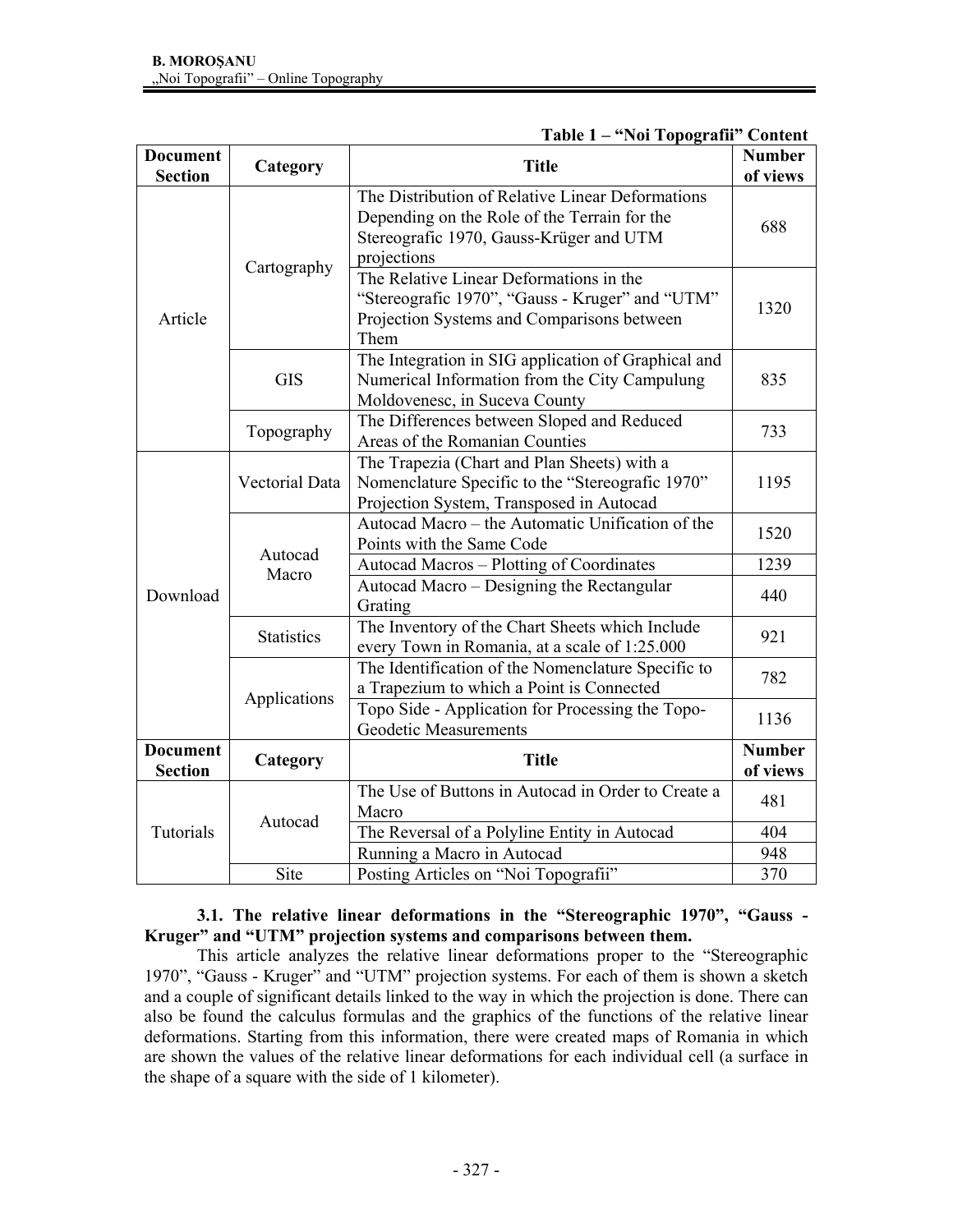

Diagram 2 – Map of relative linear deformations proper to the "Stereographic 1970" projection system.



Diagram 3 – Map of relative linear deformations proper to the "Gauss-Kruger" projection system.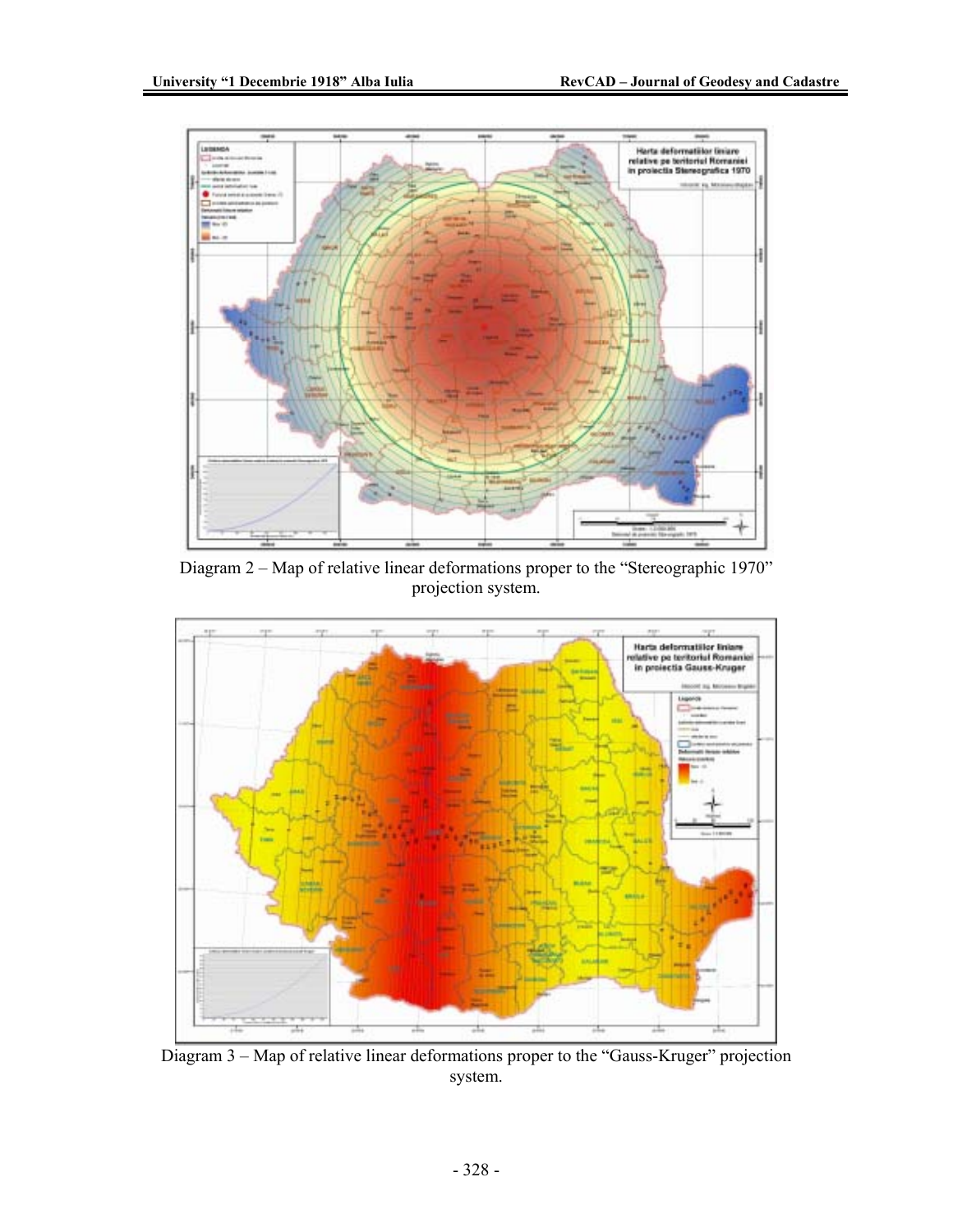

Diagram 4 – Map of relative linear deformations proper to the "UTM" projection system. With the help of the three previously described maps there has been created a map of the minimal relative linear deformations between the three systems of projections.



Diagram 5 – Map of the minimal relative linear deformations between the "Stereographic 1970", "Gauss-Kruger" and "UTM" projection systems.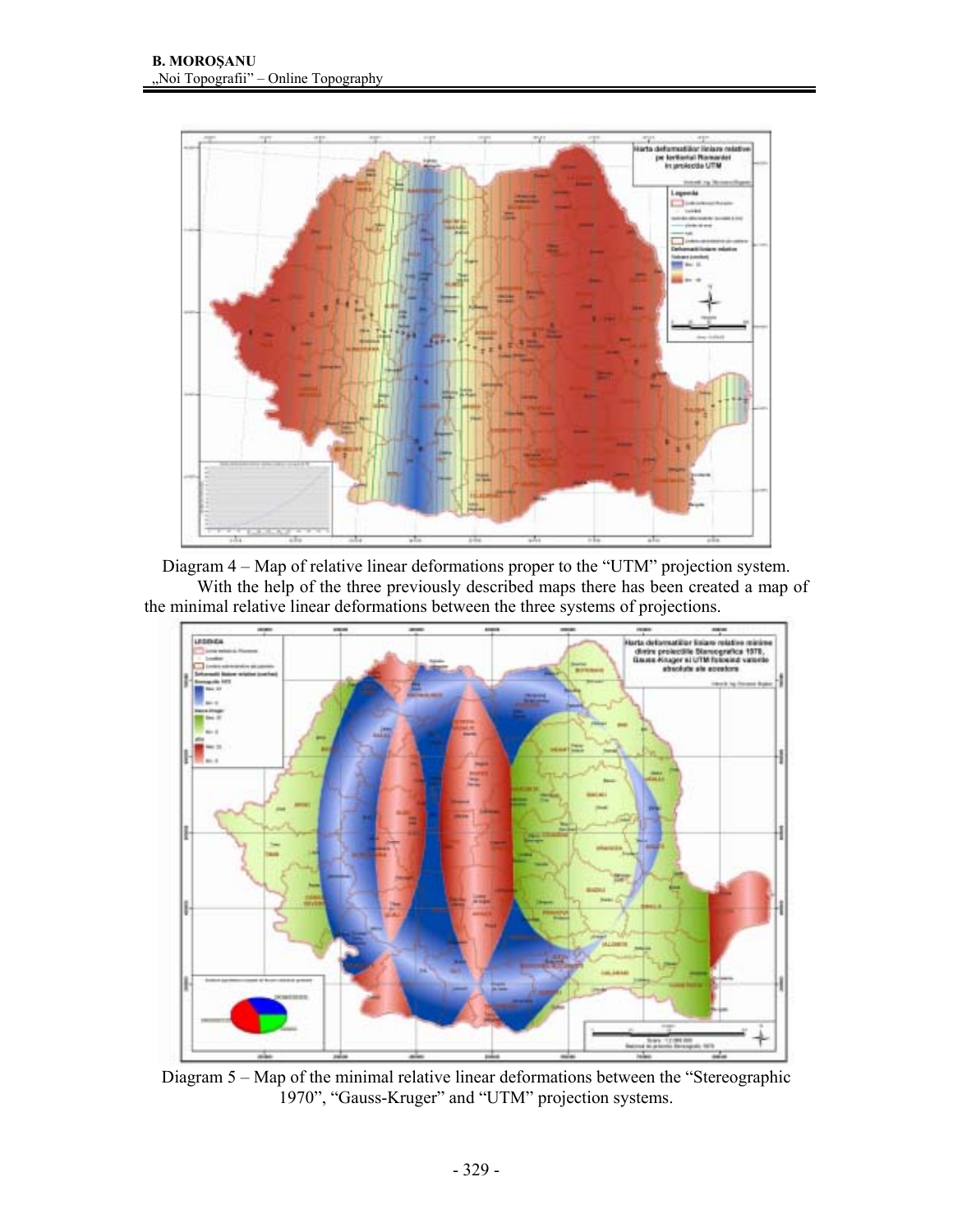#### **3.2. "Topo Side" – application for the processing of the topo-geodetic measurements**

The processing of the raw measurements (taken with a theodolite or with a total station) is one of the tasks which a topographical engineer is required to do on a constant basis. This task follows a specific algorithm, which has allowed the development of specialized software to handle it. The functions of such an application follow a couple of main steps:

- − The transfer of the measurements from the topographical instruments (input data);
- − Checking for the possible errors with the help of simple operations;
- − Topographical calculus for establishing the approximate coordinates (intersections, traversings);
- − The compensation of data through rigorous methods and the establishment of calculus and compensation ratios which are used to detect big errors;
- − Generating specific graphical elements (sketch of sites, error ellipses, grid sketch, etc.);
- − Exporting the processed data in the shape of graphical formats and text.

Given the conditions above, we have created an application, "Topo Side", which does the following:

- − It imports the measurements;
- − It determines the coordinates of the radiated points and generates calculus ratios;
- − It determines the coordinates of the points of a traversing and generates calculus ratios;
- − It exports the coordinates of the newly established points, in the shape of text files.

# **3.3. The trapeziums (chart and plan sheets) with a nomenclature specific to the "Stereografic 1970" projection system, transposed in Autocad**

The representation of Romania's surface is done on several chart and plan sheets. They are identified with a counting system made up of letters and numbers, specific to each projection and referred to as a nomenclature. For the "Stereografic 1970" projection system, the nomenclature has been devised based on the chart and plan sheets form the Gauss – Kruger projection. The nomenclature contains information referring to the geographical location, more exactly the coordinates of the corners of the trapezium which frame the chart or plan sheet. The use of this identification system raises two problems. The first is linked to the situation in which we already know the nomenclature and we want to obtain the coordinates of the trapezium's corners, and the second refers to the case in which we have the coordinates of a series of points and we want to find out what is the nomenclature of the chart or plan sheets to which they belong. A solution to these problems has been the representation in Autocad (see Diagram 6) of the chart and plan sheets from throughout Romania (encompassed by the 43° 20' lat. S si 48° 20' lat N parallels and the 20° long. E si 30° long. V meridians), for all scales (1:100.000, 1:50.000, 1:25.000, 1:10.000, 1:5.000).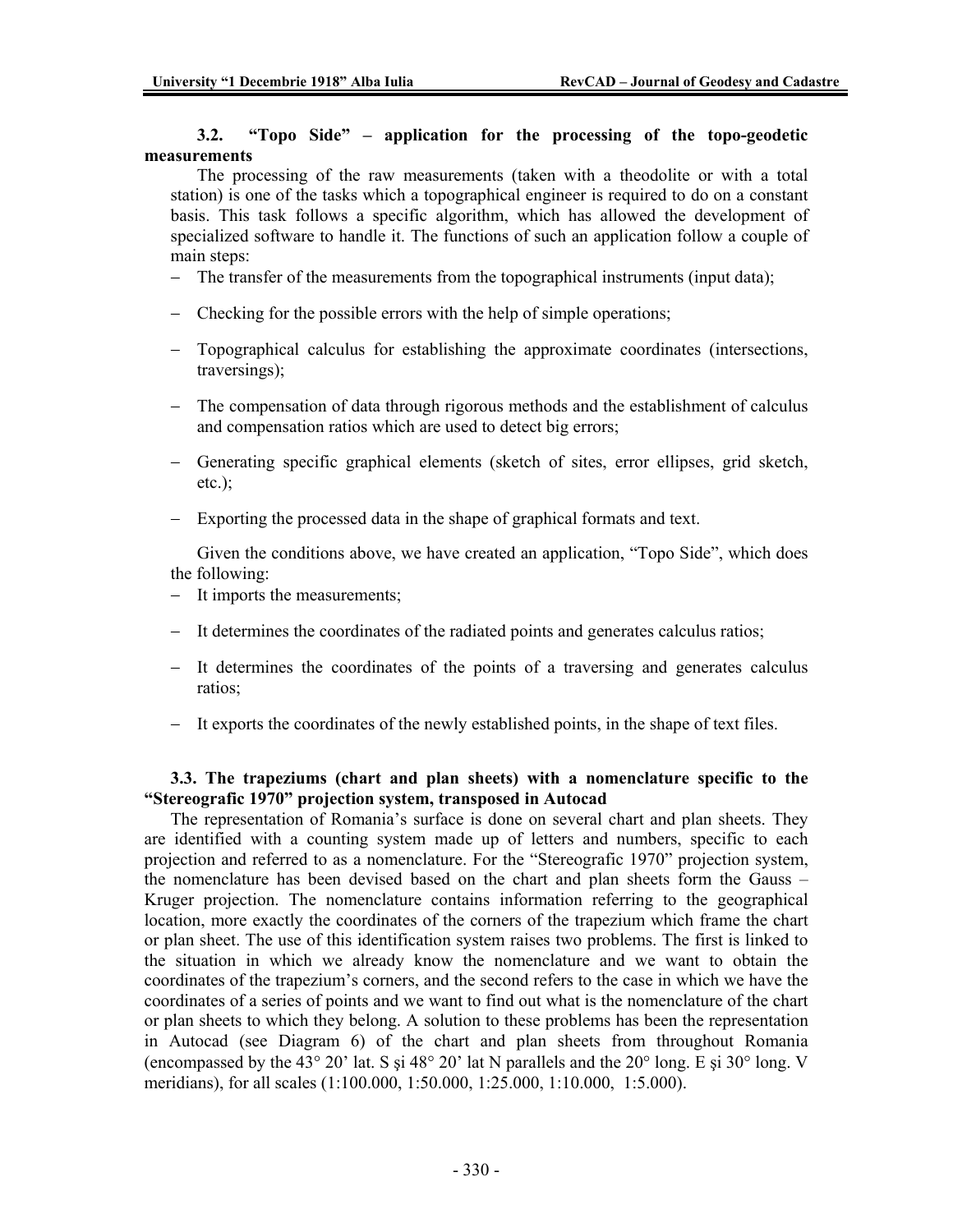

Diagram 6 – The representation of the chart sheets 1:100.000 in Autocad

# **4. Statistics**

Because we believe that the users' feedback to such an initiative is extremely important, we have included some statistics on the site's activity in the eight - month interval of its existence:

- Information concerning the number of visitors (see Diagram 7);
- Information concerning the traffic on the website (see Diagram 8);
- Information concerning the interest shown for each individual document (see Diagram 9);
- Information concerning the number of registered users and their location (see Diagram 10);
- The age of registered users (see Diagram 11).



Diagram 7 – Number of visitors evidence.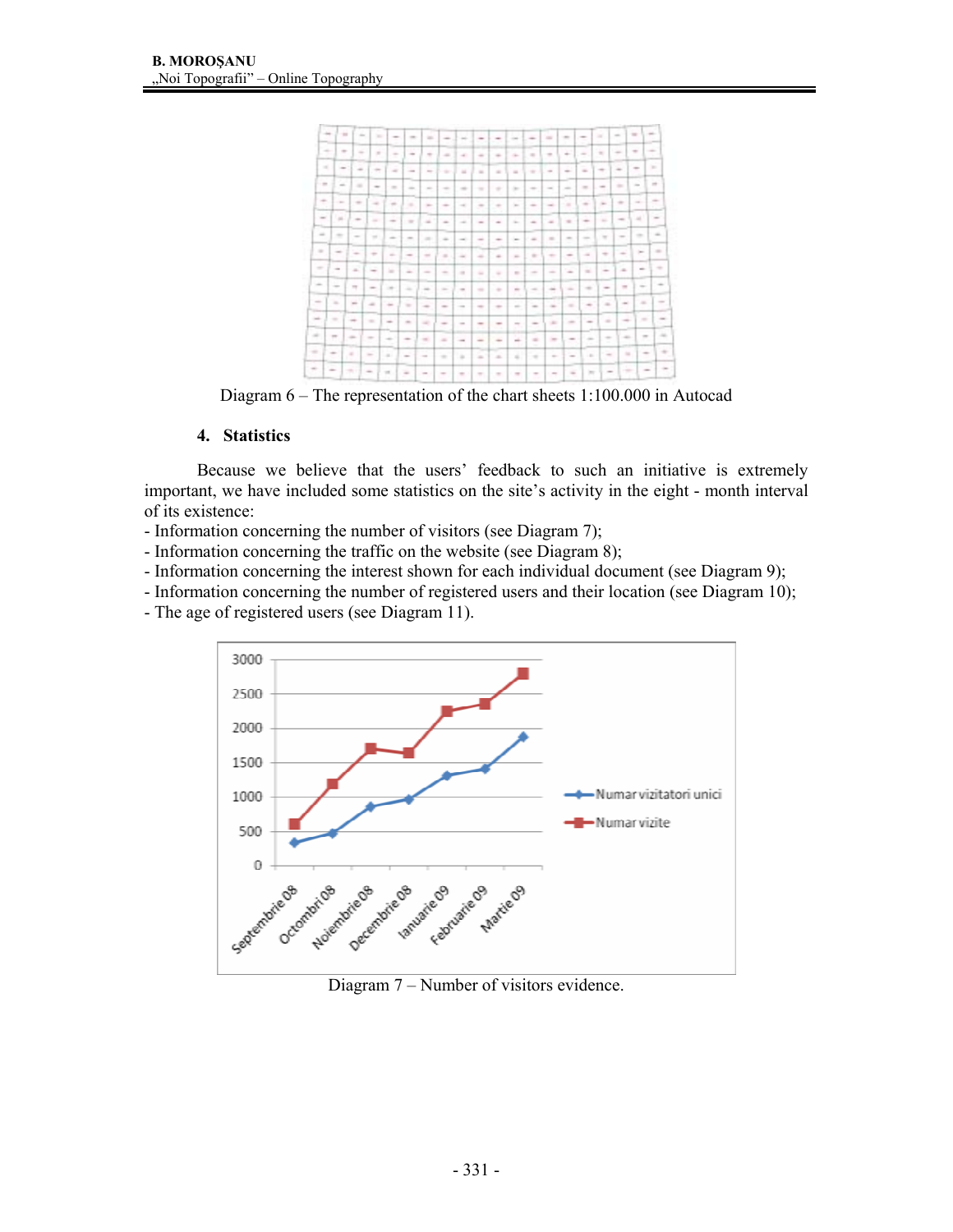





Diagram 9 – Interest shown for each individual document*.*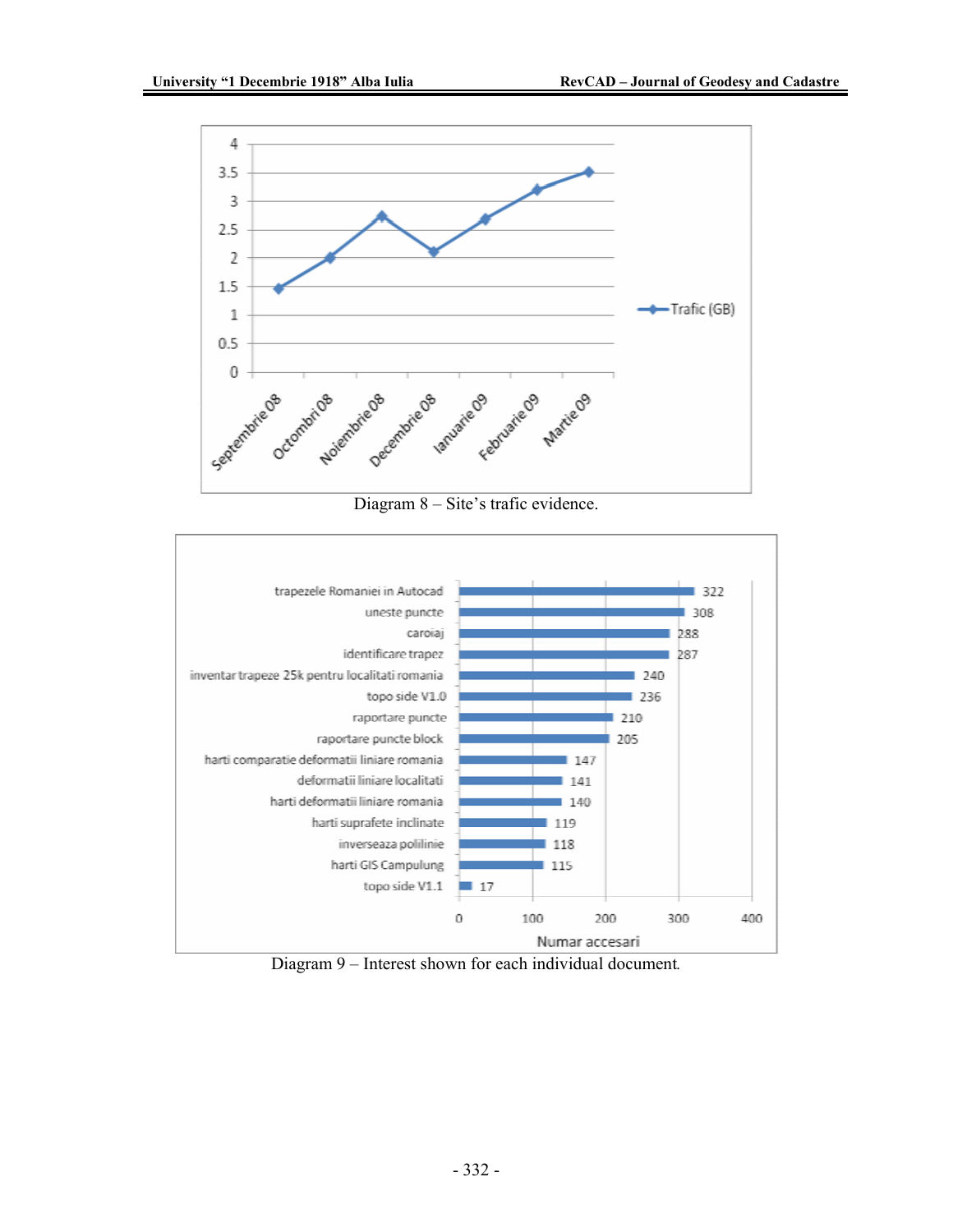

Diagram 10 – The location of the registered users.